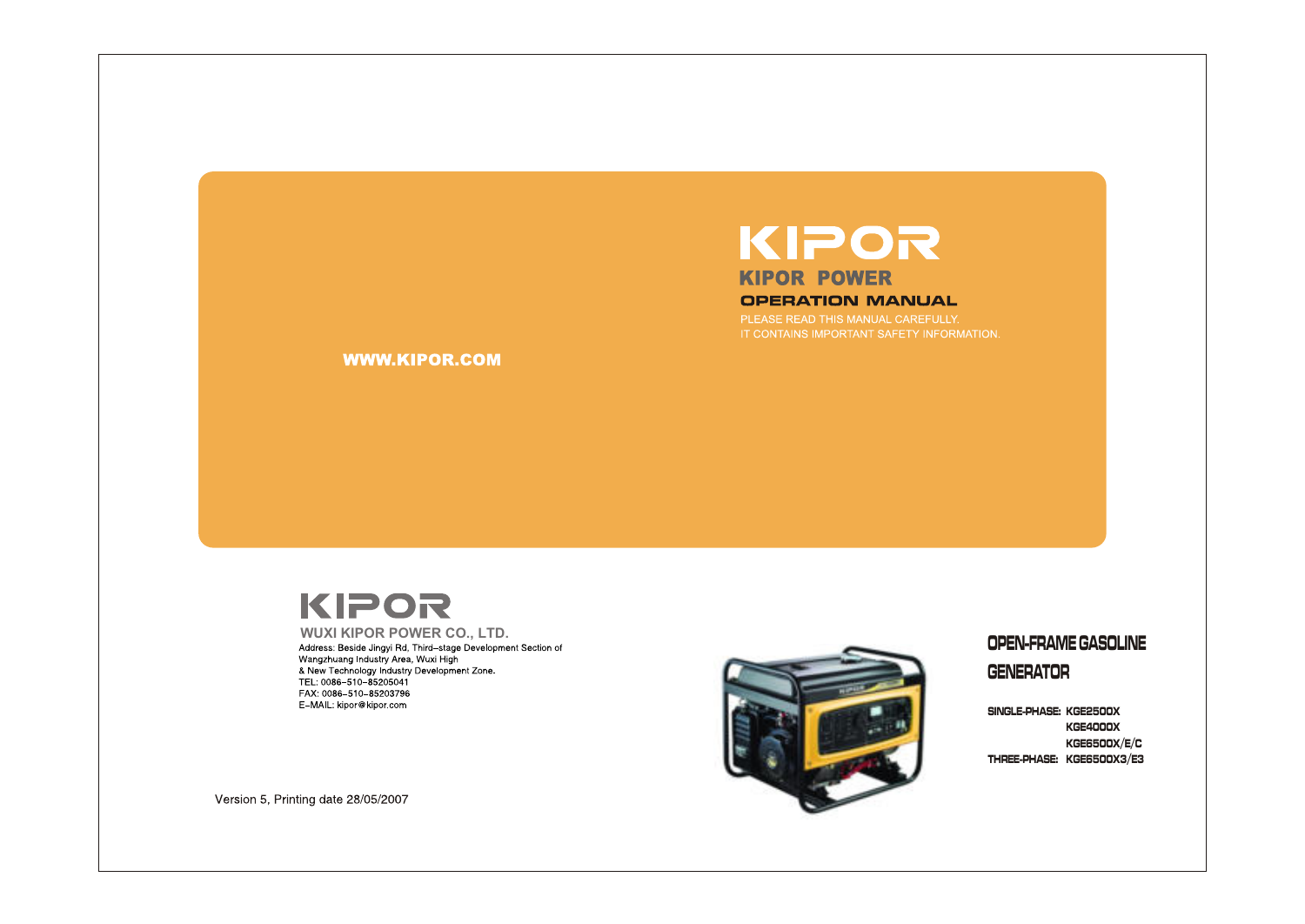### **CONTENTS**

| 1. Safety information measurements are constructed as a fact of the state of the state of the state of the state of the state of the state of the state of the state of the state of the state of the state of the state of th |
|--------------------------------------------------------------------------------------------------------------------------------------------------------------------------------------------------------------------------------|
|                                                                                                                                                                                                                                |
|                                                                                                                                                                                                                                |
| 4. Starting the generating set <b>continuum continuum contract to the starting</b> the generating set                                                                                                                          |
| 5. Usage of the generating set manufactured contains and a final set of                                                                                                                                                        |
| 6. Stopping the generating set manufactured and state state of 9                                                                                                                                                               |
| 7. Maintenance <b>Maintenance</b> 10                                                                                                                                                                                           |
|                                                                                                                                                                                                                                |
|                                                                                                                                                                                                                                |
|                                                                                                                                                                                                                                |
| 11. Description of accumulator unit manufacture and the settlement of 19                                                                                                                                                       |
| 12. Description of castor unit material contracts and all the 20                                                                                                                                                               |
|                                                                                                                                                                                                                                |
| 14. Appendix (26) 26                                                                                                                                                                                                           |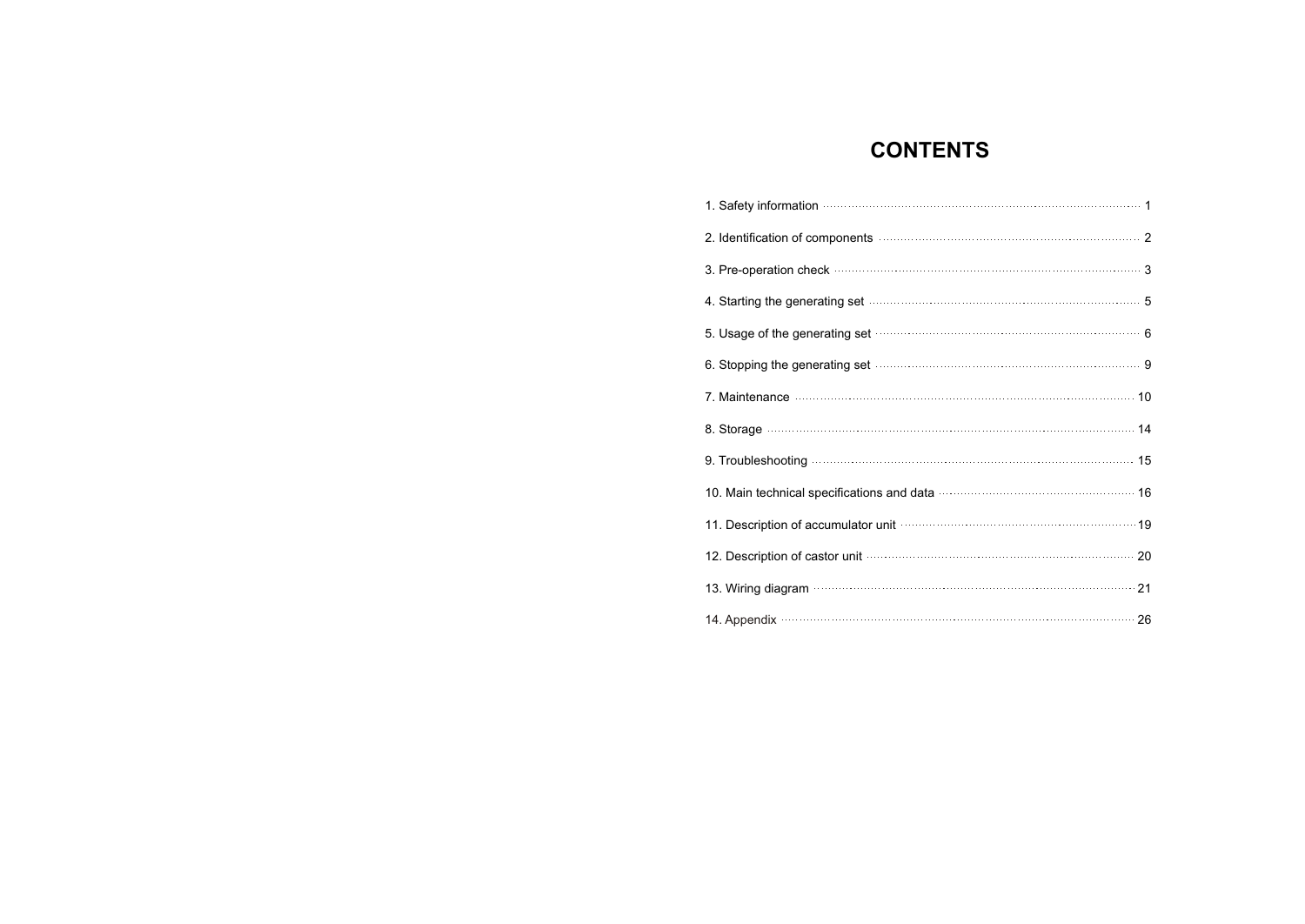### **1. SAFETY INFORMATION**

In order to operate this generating set safely and reliably, please follow the below requirements.

1-1 Do operate it at well ventilated place, for the exhaust contains poisonous carbon monoxide. Do not operate it at unventilated place! (see fig.1)

1-2 Do not operate it under wet condition.(see fig.2)

1-3 Do not connect it to household circuit without guidance.(see fig.3)

1-4 The set must be kept away from the flammable materials at least one meter. (see fig.4)

1-5 Smoking and igniting and sparking are not allowed while refilling. (see fig.5)

1-6 Stop the generating set while refilling. (see fig.6)



1-7 Do not overflow the fuel oil while refilling. Otherwise, wipe off the overflowed fuel oil if happened. (see fig.7)

1-8 Keep the set in level position while running.

1-9 Keep the children and pets away from the set while running.

1-10 Do not touch the muffler or any over-hot parts to prevent injuring when the set is running or just stopped.

### **2. IDENTIFICATION OF COMPONENTS**







| $(1)$ . Fuel tank       | (9). Starter handle    |
|-------------------------|------------------------|
| (2). Engine swith       | (10). Air cleaner      |
| (3). AC breaker         | (11). Fuel valve       |
| (4). Fusible cut-out    | (12). Carburetor valve |
| (5). DC terminal        | (13). Fuel tank cap    |
| (6). AC receptacle      | (14). Framework        |
| (7). Grounding terminal | (15). Exhaust muffler  |
| (8). Oil filler cap     | (16). Spark plug       |
|                         |                        |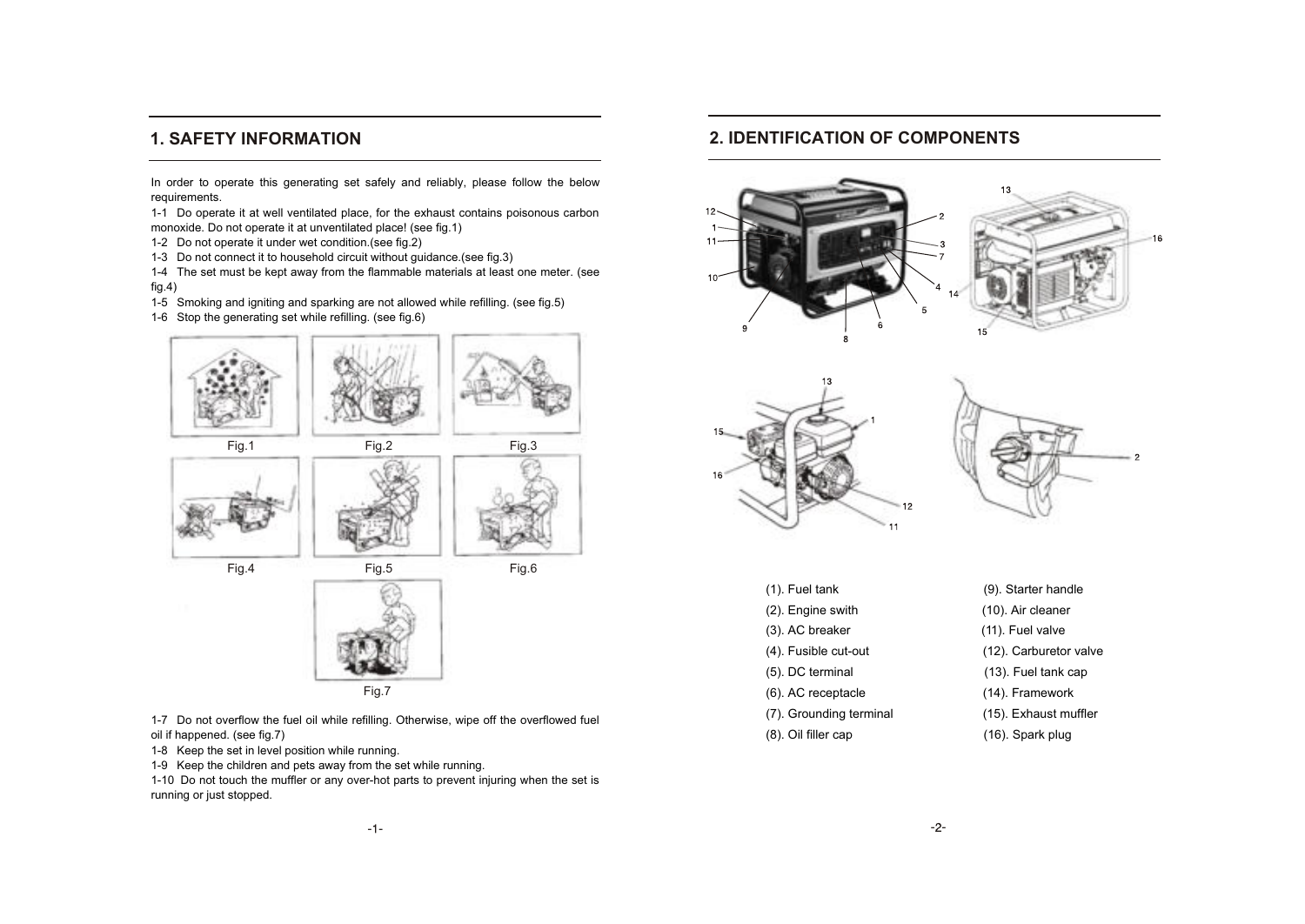### **3. PRE-OPERATION CHECKS**

Be sure to perform the following checks before starting the generating set.

**3-1 Check whether the generating set is on a level surface.**

#### **3-2 Check the level of engine oil**

(1) Take out the oil filler cap and clean the measure mark with a clean rag. (see fig.8)

-3-

- (2) Insert the oil filler cap without rotating it.
- (3) If the oil level is below the lower level, refill the oil till the upper level.
- (4) Tighten the oil filler cap.





#### **3-3 Check fuel level**

- (1) Open the fuel tank.(see fig.9)
- (2) Check fuel level, refuel if the level is too low.
- (3) Refuel till the shoulder of the fuel filter.
- (4) Tighten the fuel tank cap.





#### **3-4 Check the air cleaner**

(1) Remove the clip and dismount the case of air cleaner. Loose the nut and remove the cover of air cleaner.

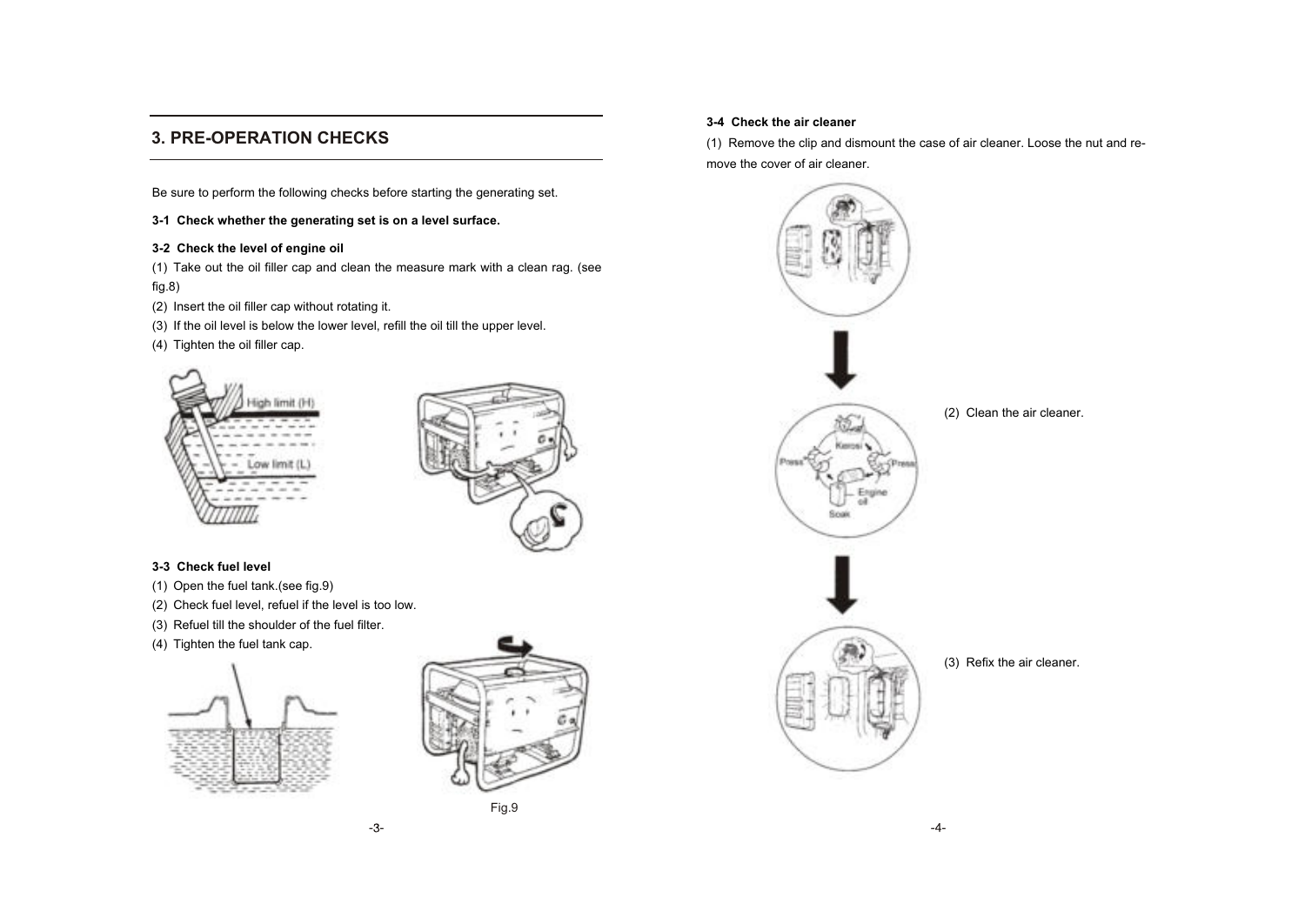### **4. STARTING THE GENERATING SET**

(1) Disconnect any load from AC receptacleand switch off AC breaker.



(3). Set the choke lever to "CHOKE" position.



(5). Pull the starter handle slowly until you feel the resistance, then pull it by



(2) Set the fuel oil valve to "ON" position.



(4) Turn the engine switch to "ON" position.



(6).When the engine is warm, set the choke lever to "OFF" position.



### **5. USAGE OF THE GENERATING SET**

**5-1 In order to keep the generating set in best mechanical and electrical condition, please follow the blow items.**  (1) Please ground the grounding terminal of the set to prevent any false operating. Regarding C type set, grounding can be performed from the grounding tap hole which on the front(back) cover of the engine.



(2) Check whether AC output voltage and frequency meet the technical specifications.

(3) If the generating set will be connected with more than two loads, please connect them from that required higher starting current.

(4) Concerning connecting the set to the household circuit, which must be performed by the professional. Check whether the connection is right after the load is connected to prevent the generating set from damage or fire.

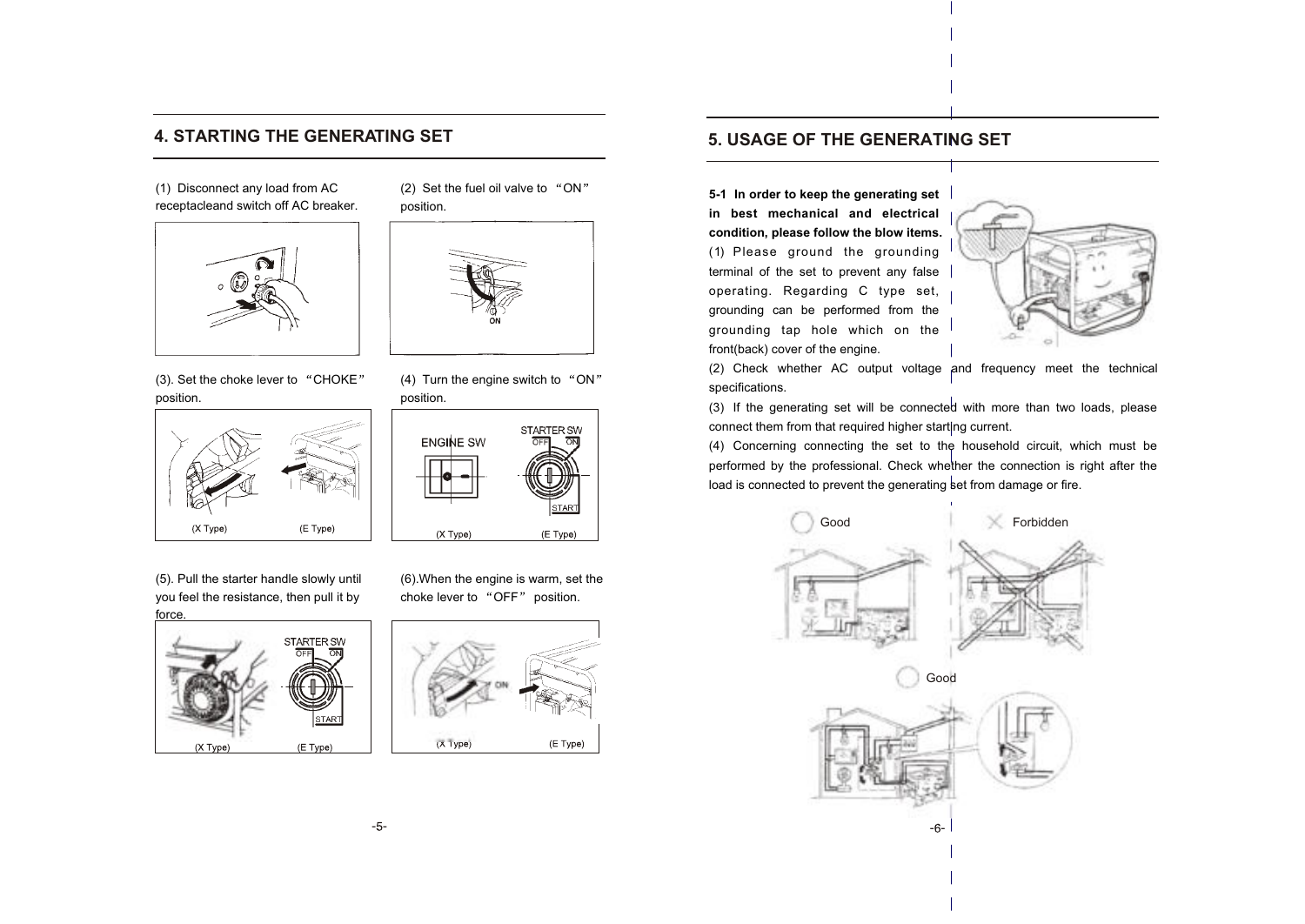**5-2 Application of AC**

1. Starting the generating set



#### 2. Connecting the load



### 3. Switch on the AC breaker



**5-3 Electrical apparatus particularly motor-driven equipment will produce very high current while starting, the below table provides the reference for connecting these apparatus to the set.**

| <b>TYPE</b>                                                      |                | <b>WATTAGE</b> | <b>TYPICAL</b>                    |                                  | <b>EXAMPLE</b>   |              |
|------------------------------------------------------------------|----------------|----------------|-----------------------------------|----------------------------------|------------------|--------------|
|                                                                  |                | STARTING RATED | <b>APPLIANCE</b>                  | <b>APPLIANCE</b>                 | <b>STARTING</b>  | <b>RATED</b> |
| $\cdot$ Incande-<br>scent<br>lamp<br>· Heating<br>applian-<br>ce | X1             | X1             | Incandescent<br>lamp<br><b>TV</b> | Incandescent<br>lamp<br>100W     | 100VA<br>(W)     | 100VA<br>(W) |
| · Fluoresc-<br>ent<br>lamp                                       | X <sub>2</sub> | X1.5           | Fluorescent<br>lamp               | 40W<br>Fluorescent<br>lamp       | 80VA<br>(W)      | 60VA<br>(W)  |
| $\cdot$ Motor-<br>driven<br>equip-<br>ment                       | $X3-5$         | X <sub>2</sub> | Refrigerator<br>Electric<br>fan   | Refrigerator<br>150 <sub>W</sub> | 450-750VA<br>(W) | 300VA        |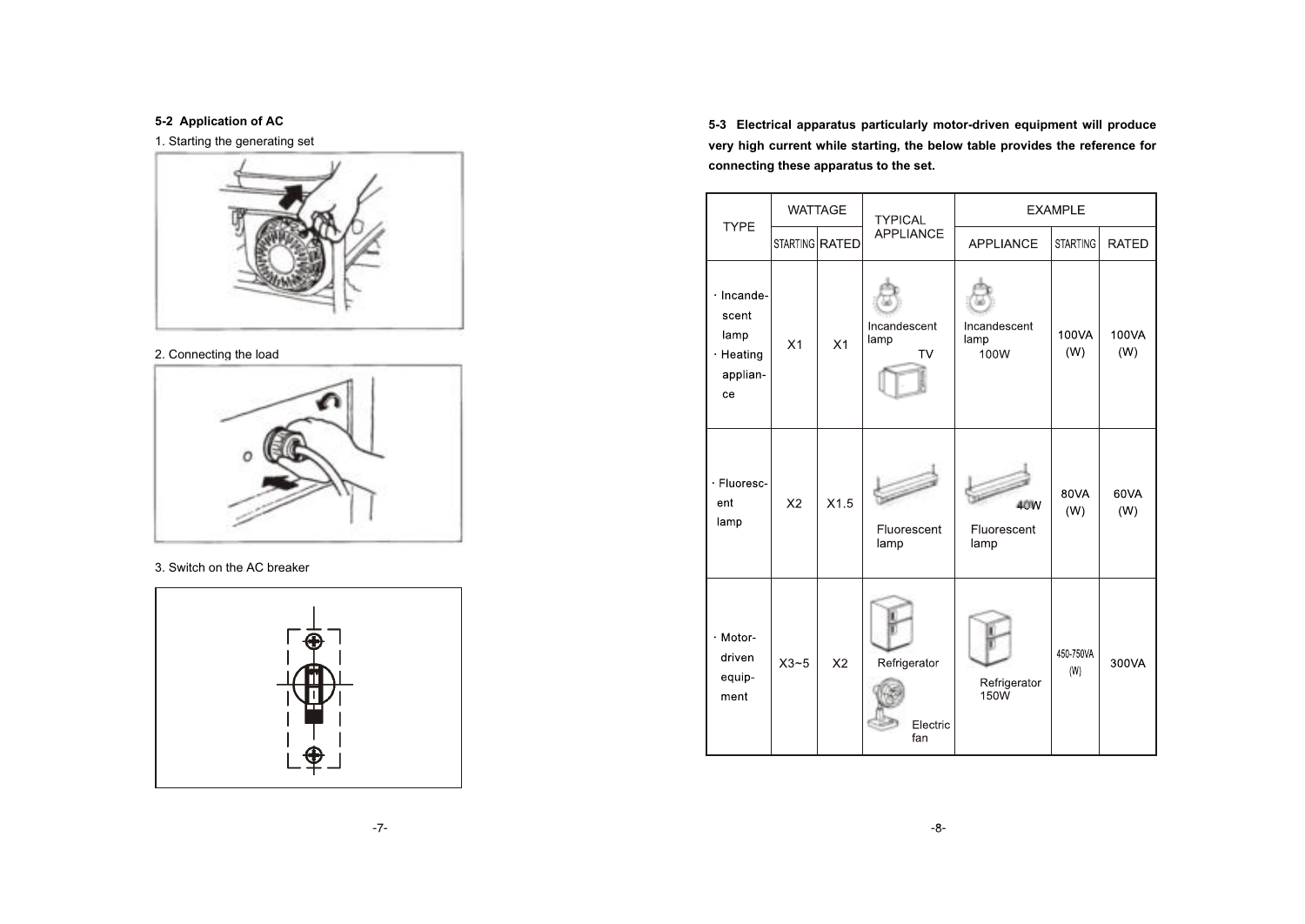### **6. STOPPING THE GENERATING SET**

#### **6-1 Switch off the AC breaker**



#### **6-2 Switch off the engine switch**



#### **6-3 Close the fuel valve**



**Note:** If you want to stop the engine in emergency, please set the engine switch on "OFF" position.

### **7. MAINTENANCE**

Periodical inspection and maintenance are very important for keeping your generating set in best working condition.

Be sure to shut down the set before performing maintenance, however, if It is necessary to run the set, good ventilation must be provided, for the exhaust contains poisonous carbon monoxide.

| Item                   | <b>Maintenance</b><br><b>Time</b> | Each<br>use | First<br>month or<br>20 Hrs. | Every 3<br>months or<br>50 Hrs. | Every 6<br>months or<br>100 Hrs. | Each<br>year or<br>300 Hrs. |
|------------------------|-----------------------------------|-------------|------------------------------|---------------------------------|----------------------------------|-----------------------------|
| Engine oil             | Check                             | $\bigcirc$  |                              |                                 |                                  |                             |
|                        | Replace                           |             | $\circ$                      |                                 |                                  |                             |
| Air cleaner            | Check                             | О           |                              |                                 | $\circ$                          |                             |
|                        | Clean                             |             |                              | $\circ$                         |                                  |                             |
| Fuel strainer<br>cup   | Clean                             |             |                              |                                 | Ο                                |                             |
| Spark plug             | Clean<br>Adjust                   |             |                              |                                 | O                                |                             |
| Air valve<br>clearance | Clean<br>Adjust                   |             |                              |                                 |                                  | $\circlearrowright(2)$      |
| Cylinder head<br>cover | Clean                             |             |                              |                                 |                                  | $\circlearrowright(2)$      |
| Fuel tank<br>Oil pipes | Check<br>Clean                    |             |                              |                                 |                                  |                             |

#### **Note:**

(1) Shorten maintenance intervals if the generating set operated in dirty area.

(2) The above-mentioned items must be performed with the assistance of dealer.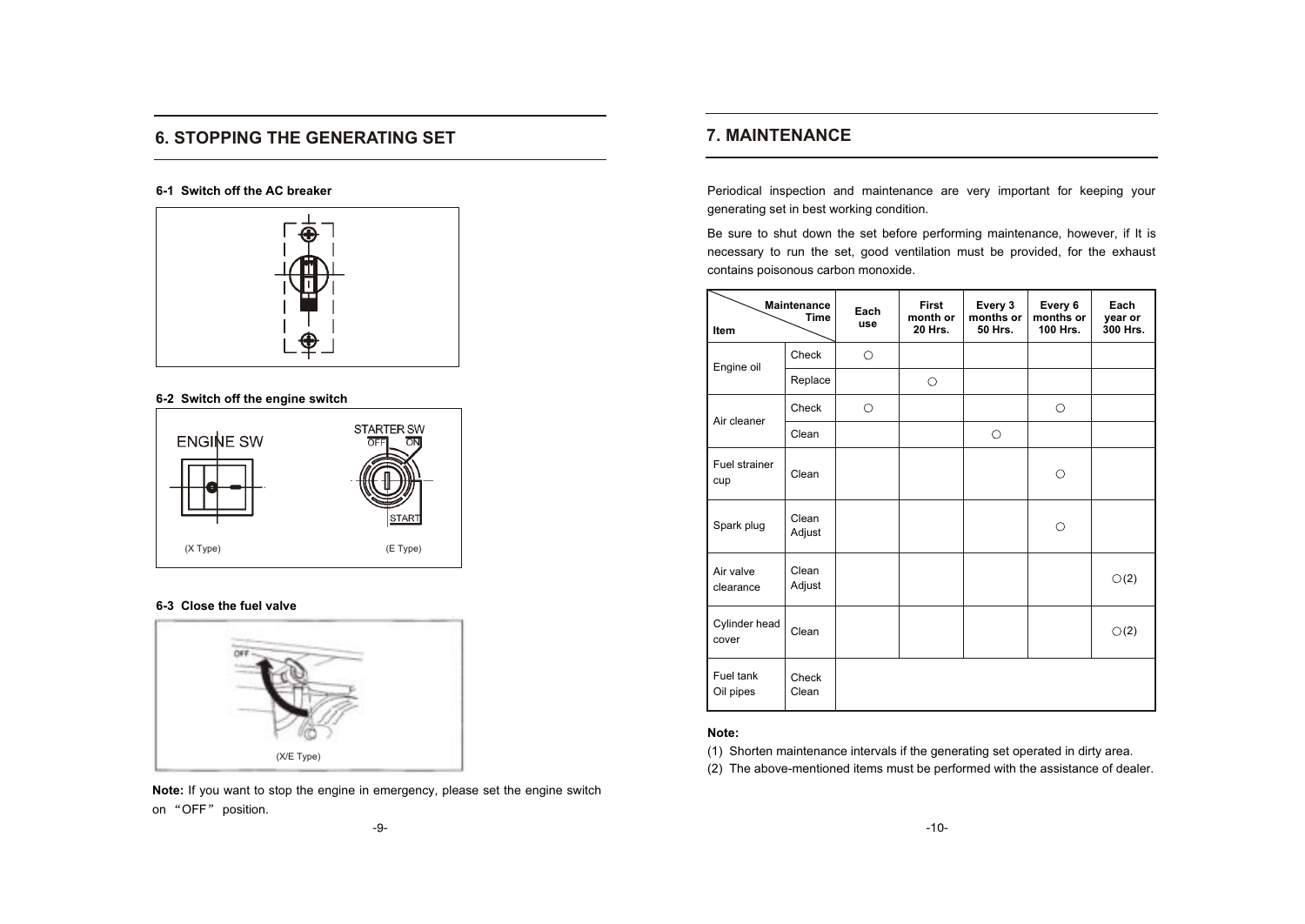#### **7-1 Replace engine oil**



3. Reassemble the drain screw plug.



1. Open oil filler cap. 2. Loose drain screw plug to drain off



4. Refill engine oil until the upper limit level of the oil filler cap.



5. Reassemble the oil filler cap.



Recommend engine oil: Engine oil for 4 stroke gasoline engine SE, SF engine oil classified by API or SAE10W-30 engine oil which same as SG grade.

Use SAE10W-30 engine oil when the temperature is below  $10^{\circ}$ C.

Use SE, SF engine oil classified by API or SAE5W-30 engine oil which same as SG grade when the temperature is below -15 $°C$ .

#### **7-2 Air cleaner (see 3-4)**

#### **7-3 Spark plug**

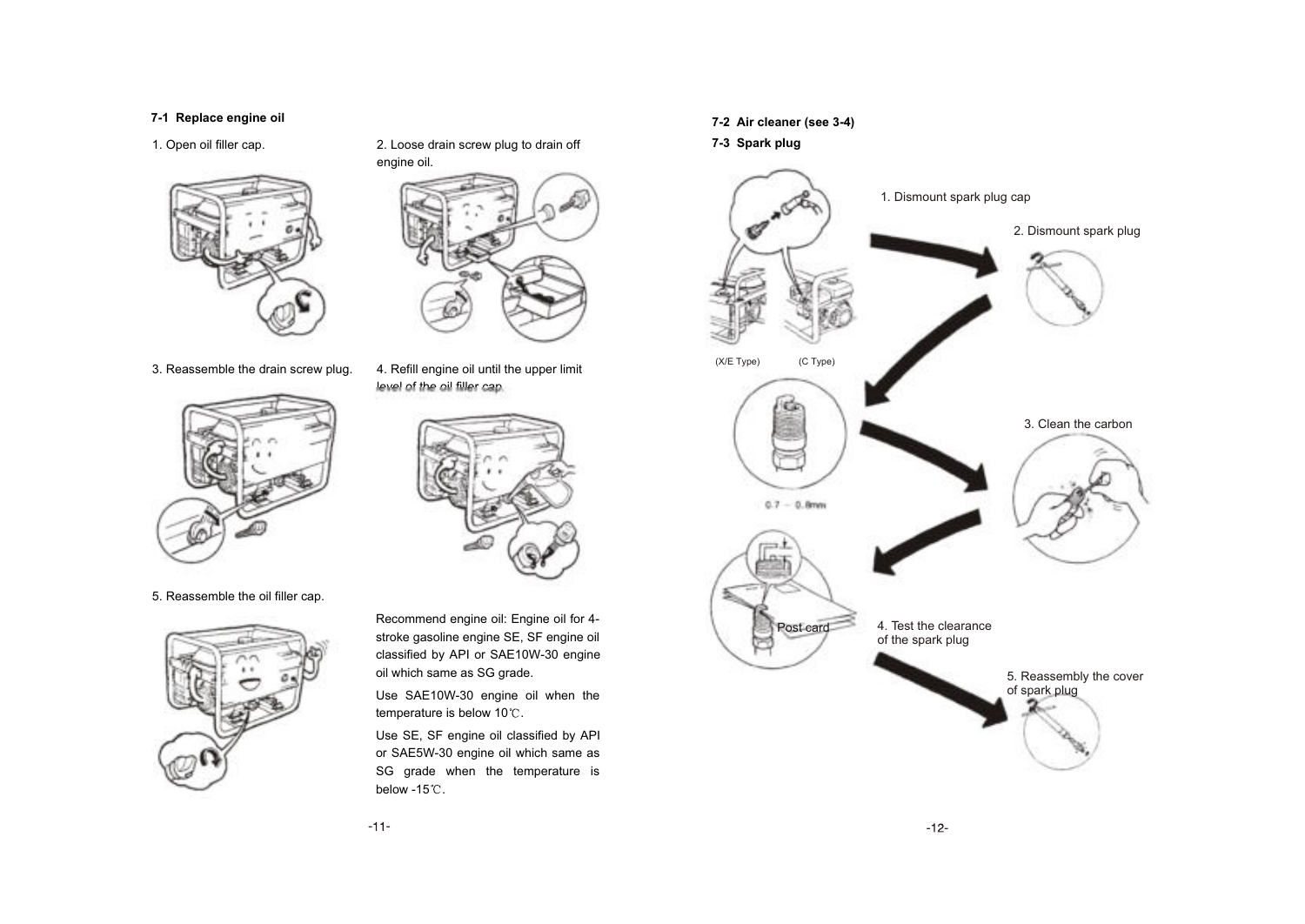7-4 Maintenance of the fuel filter

 $(1)$ . Set the fuel valve on "OFF" position and dismount the fuel strainer cup.



Dismount the fuel filter **Blow** it from the opposite direction of the arrow



(2) Clean the strainer cup thoroughly.



(3) Reassembly new rubber washer and strainer cup tightly.





**8. STORAGE**

4. Untill the high limit of the filler

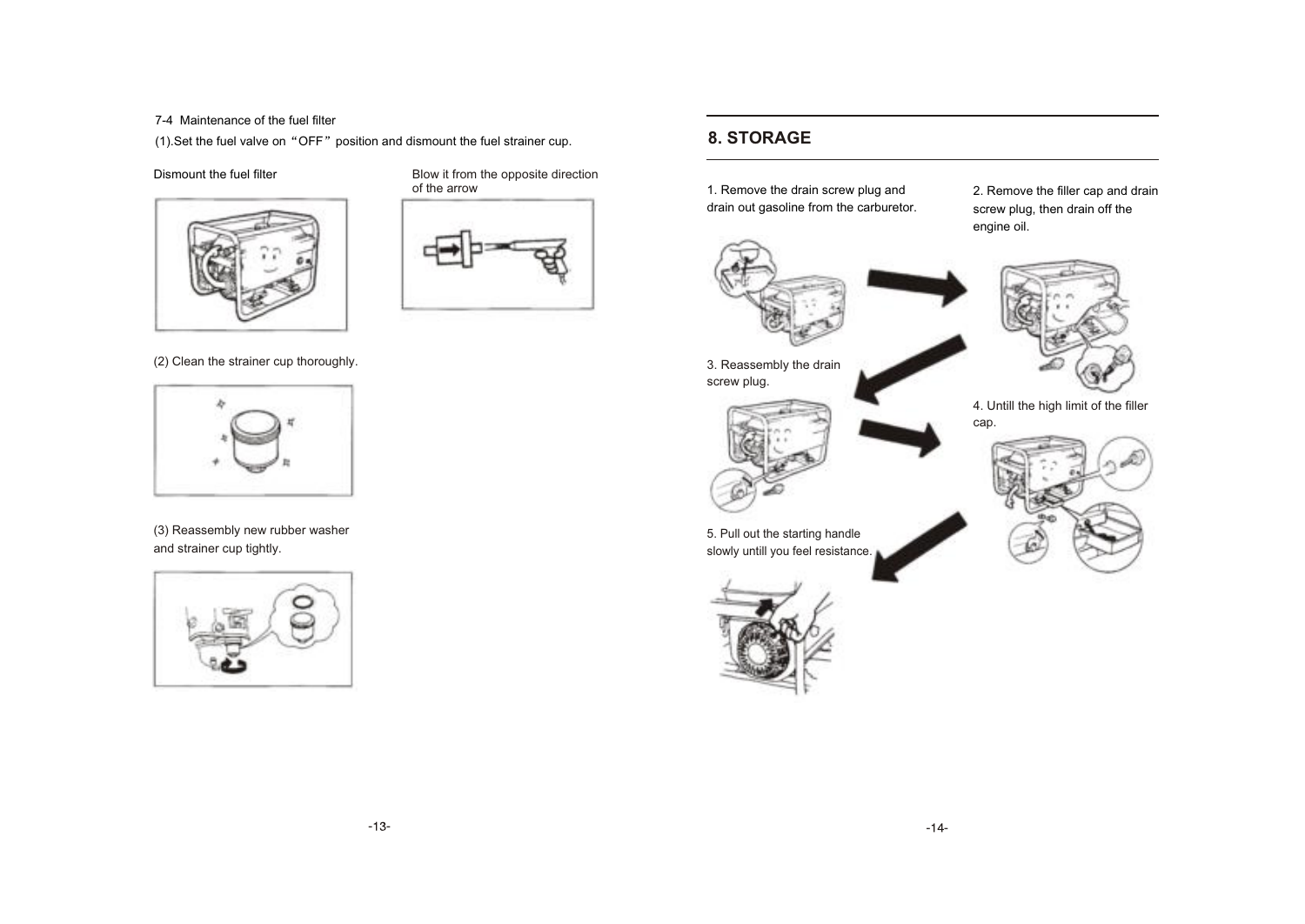### **9. TROUBLESHOOTING**

1. The generating set cannot start. 2. Whether the engine switch is in





3. Check engine oil level. 4. Check fuel oil level.



5. Dismount the spark plug. 6. Check the spark plug.





"OFF" position?





### **10. MAIN TECHNICAL SPECIFICATIONS AND DATA**

**10-1 Technical specifications and data of single-phase generating set**

|           |                                                  | <b>KGE2500X</b>                                               |                  | <b>KGE4000X</b>       |                         | <b>KGE6500X/E/C</b>                |             |  |
|-----------|--------------------------------------------------|---------------------------------------------------------------|------------------|-----------------------|-------------------------|------------------------------------|-------------|--|
|           | Model                                            |                                                               | KG200            | <b>KG270</b>          |                         |                                    | KG390       |  |
|           | Type                                             |                                                               |                  | 4-stroke, OHV         |                         |                                    |             |  |
|           | Displacement(cm <sup>3</sup> )                   |                                                               | 196              | 270                   |                         |                                    | 389         |  |
|           | Bore x stroke (cm)                               |                                                               | $68\times54$     |                       | $77\times58$            | $88\times 64$                      |             |  |
| Engine    | Cooling system                                   |                                                               |                  |                       | Forced air-cooled       |                                    |             |  |
|           | Ignition system                                  |                                                               |                  |                       | T.C.I                   |                                    |             |  |
|           | Spark plug                                       |                                                               |                  |                       |                         | BP6ES(NGK) W20EPR-U (NIPPON DENSO) |             |  |
|           | Fuel tank (L)                                    |                                                               | C:3.7 L:9.2 X:15 |                       | 25                      |                                    | 25          |  |
|           | Engine oil (L)                                   |                                                               | 0.8              |                       | 1.1                     | 1.1                                |             |  |
|           | Decompression ratio                              |                                                               |                  |                       | 8.5:1                   |                                    |             |  |
|           | Rated frequency (Hz)                             | 50                                                            | 60               | 50                    | 60                      | 50                                 | 60          |  |
|           | Rated voltage (V)                                | 115/230                                                       | 120/240          | 115/230               | 120/240                 | 115/230                            | 120/240     |  |
|           | Rated current (A)                                | 17.4/8.7                                                      | 18.3/9.2         | 26/13                 |                         | 29.2/14.6 43.5/21.7                | 45.8/22.9   |  |
|           | Rated output power (kVA)                         | $\overline{2}$                                                | 2.2              | 3                     | 3.5                     | 5                                  | 5.5         |  |
|           | Max output power (kVA)                           | 2.2                                                           | 2.4              | 3.3                   | $\overline{\mathbf{4}}$ | 5.5                                | 6.5         |  |
|           | <b>Excitation method</b>                         |                                                               |                  | Self-excitation (AVR) |                         |                                    |             |  |
| Generator | Phase                                            |                                                               |                  | Single-phase          |                         |                                    |             |  |
|           | Power factor (cos $\phi$ )                       |                                                               |                  |                       | 1                       |                                    |             |  |
|           | DC output                                        | 12V/8.3A (C mode has no DC output)                            |                  |                       |                         |                                    |             |  |
|           | Starting system                                  | E: electric stater/manual stater; others mode: Recoil starter |                  |                       |                         |                                    |             |  |
|           | Net weight (kg)                                  |                                                               | 43               | 71                    |                         |                                    | X/C:83 E:90 |  |
|           | Overall dimension<br>$(L \times W \times H)(mm)$ | $590 \times 430 \times 430$<br>$675\times520\times540$        |                  |                       |                         | $675 \times 520 \times 540$        |             |  |

X mode: Luxury type, manual starter, super tank, large muffler, lower noise. E mode: Luxury type, electric starter, super tank, large muffler, lower noise.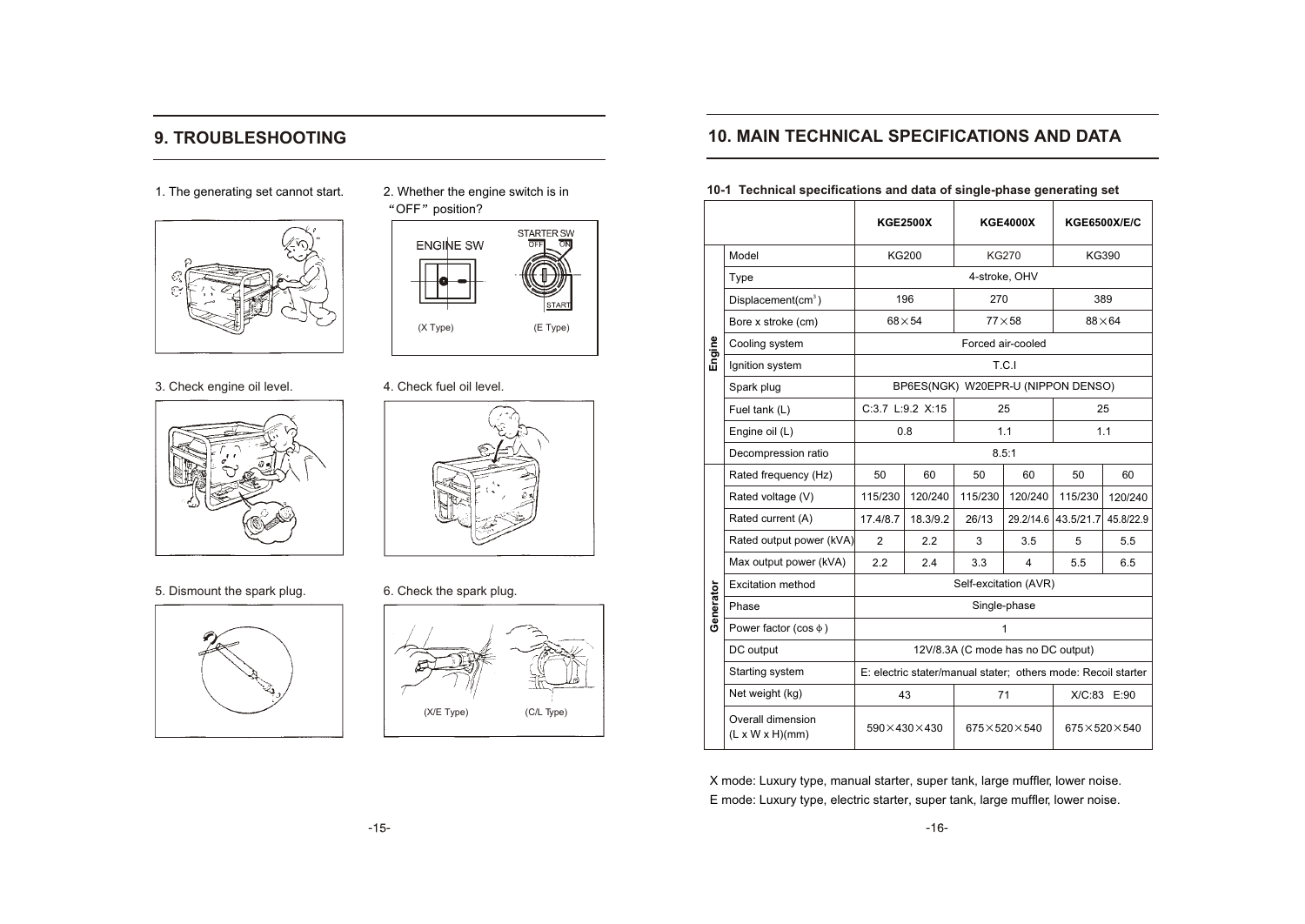| Model     |                                 | KGE6500E3                                    | KGE6500X3         |                |  |  |
|-----------|---------------------------------|----------------------------------------------|-------------------|----------------|--|--|
| Item      |                                 |                                              |                   |                |  |  |
|           | Model                           | KG390                                        |                   |                |  |  |
|           | Type                            | 4-stroke, OHV                                |                   |                |  |  |
|           | Displacement (cm <sup>3</sup> ) |                                              | 389               |                |  |  |
|           | Bore x stroke (cm)              |                                              | 88X64             |                |  |  |
| Engine    | Cooling system                  |                                              | Forced air-cooled |                |  |  |
|           | Ignition system                 |                                              | T.C.I             |                |  |  |
|           | Spark plug                      | BP6ES                                        |                   |                |  |  |
|           | Fuel tank (L)                   | 25                                           |                   |                |  |  |
|           | Engine oil capacity (L)         | 1.1                                          |                   |                |  |  |
|           | Compression ratio               | 8.5:1                                        |                   |                |  |  |
|           | Rated frequency (Hz)            | 50                                           | 60                |                |  |  |
|           | Rated voltage (V)               | 400/230                                      | 416/240           | 480/277        |  |  |
|           | Rated current (A)               | 8                                            | 8.6               | 7.5            |  |  |
|           | Rated output (kVA)              | 5.6                                          | 6.2               | 6.2            |  |  |
|           | Max output (kVA)                | 6                                            | $\overline{7}$    | $\overline{7}$ |  |  |
| Generator | Excitation method               | Self-excitation and constant voltage (AVR)   |                   |                |  |  |
|           | Phase                           | Three-phase                                  |                   |                |  |  |
|           | Power factor cos $\phi$         | $0.8$ (lag)                                  |                   |                |  |  |
|           | Starting system                 | E3: 12V electric starter; X3: manual starter |                   |                |  |  |
|           | Net weight (kg)                 | E3:90<br>X3:83                               |                   |                |  |  |
|           | Overall dimension (LxWx H)(mm)  | E3: 675X520X540<br>X3: 675X520X540           |                   |                |  |  |

#### **10-2 Technical specifications and data of three-phase generating set**

#### **Note:**

1. E3 mode:Three-cylinder,luxury type electric starter,super tank,large muffler.

X3 mode:Three-cylinder,luxury type manual starter,super tank,large muffler.

2. Starting accumulator:12V 36AH.

#### **Explanation of three-phase generating set:**

(1) Connect the loads to the generating set in order. As for the motor loads, start the higher power motor first, and then start the lower after the former started. Be sure not start them simultaneously. Any improper operation arouse, the generating set will run sluggishly or halt, at this time, be sue to remove the loads immediately and shut off the motor. Check whether overload happened or any other faults. If overload made AC air breaker tripped, decrease the loads for overload is not allowed. Wait some minutes before restart the generating set, furthermore, do stop the set and make checks if any faults or abnormal phenomenon still existed.

(2) If both of motor loads and inductive loads (e.g. Incandescent) are connected to the generating set, first start motor loads and then inductive loads, otherwise, starting motor loads will be difficult.

(3) Pay more attention to voltage of three phases while running. If the imbalance of voltage of three phases exceeds 10%, do stop the set and make checks, and then readjust three phase loads. Keep three phase loads in balance, the imbalance cannot exceeds 20%. Meanwhile, the total load cannot exceeds rated load, even the load of each phase cannot exceeds rated phase load, that is 1/3 of rated load. Furthermore, the current of each phase cannot over rated current.

The sequence of output terminalsA,B,C,O(or U,V,W,N) of three-phase generating set is from left to right or clockwise direction.

The bellow figure is the phase sequence of three-phase, five-hole-receptacle on the output panel:

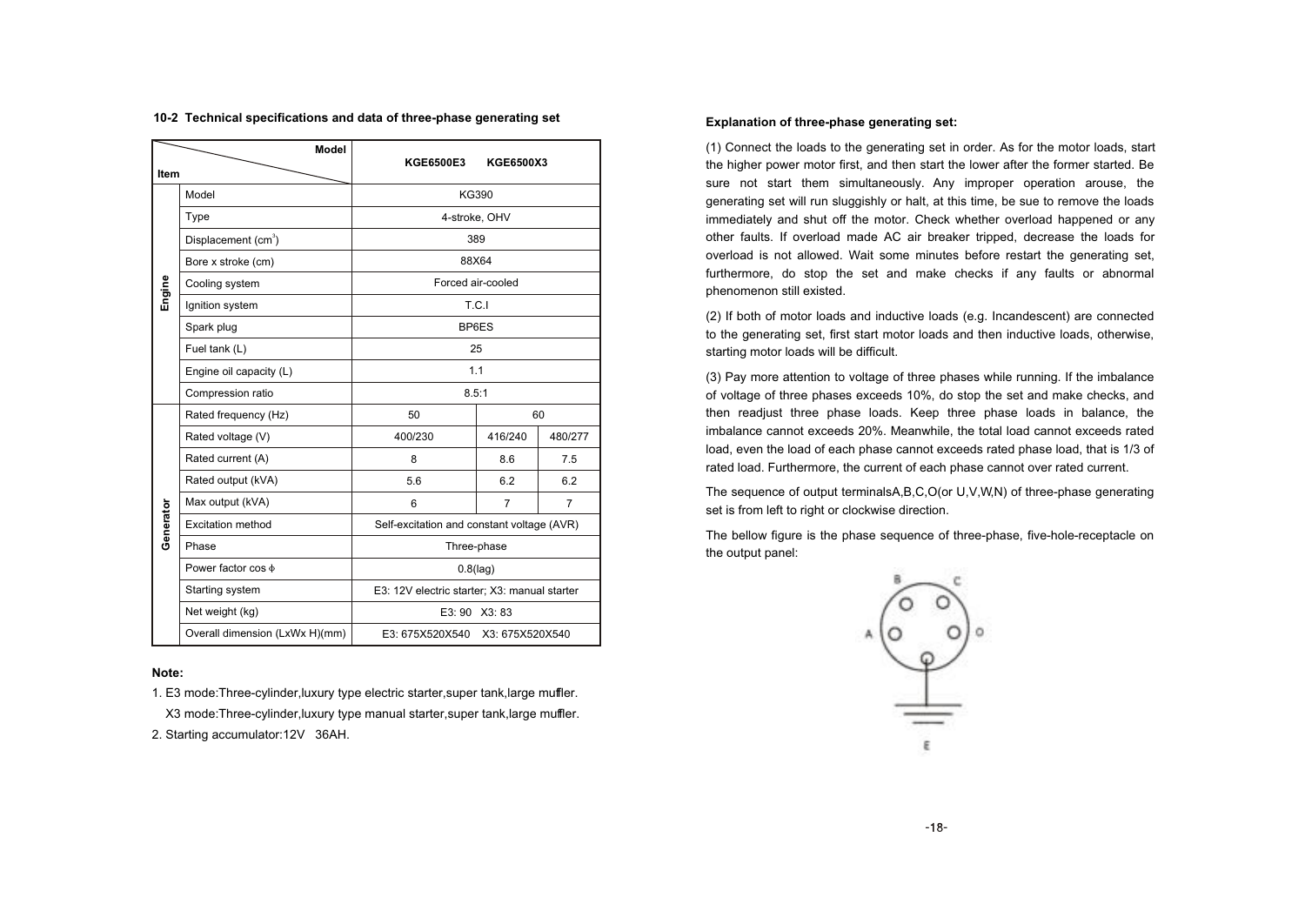### **11. DESCRIPTION OF ACCUMULATOR UNIT**

- 1. Assemble the accumulator unit with bolt, nut, and washer.
- 2. Connect the electric starting cable to the starting electromagnet, by crossing the former under the fuel tank.
- 3. Connect the grounding cable to the back end of the generator.
- 4. First connect the electric starting cable to the positive pole the accumulator, then the negative pole, while disconnect the electric starting cable in reverst
- (1) Switch of starting electromagnet valve (5) Accumulator
- 

(2) Starting cable  $\blacksquare$  Note: Please use the accumulator which value is above 12V-35AH (3) Guard frame of the accumulator (6) Holding down holder

- 
- (4) Guard plate of the accumulator (7) Cable

### **12. DESCRIPTION OF CASTOR UNIT**

1. Fix the four castors on the axles with washer and pin.

2. Fix the axles on the generator with bolt and nut.

- (1) Inner side (8) Pin
- (2) Short side (9) Castor
- (3) Long side (10) Axle (engine side)
- (4) Castor stopper pin (11) Axle (generator side)
- (5) Stopper plate (12) Bolt
- (6) Generator side (13) Nut
- (7) Gasket



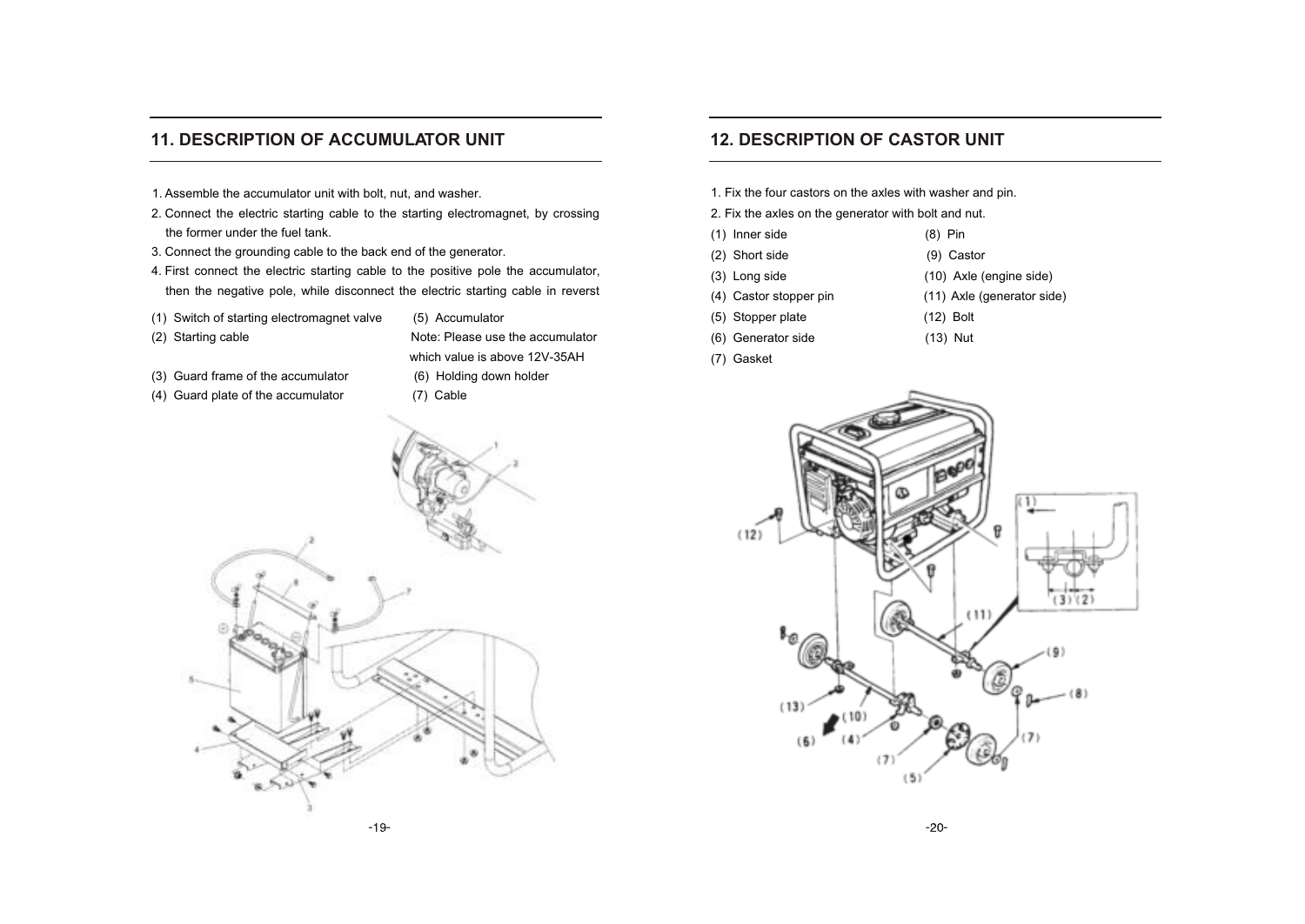### **13. WIRING DIAGRAM**



#### **13-2 Electric skeleton diagram of KGE6500X**



 $-21-$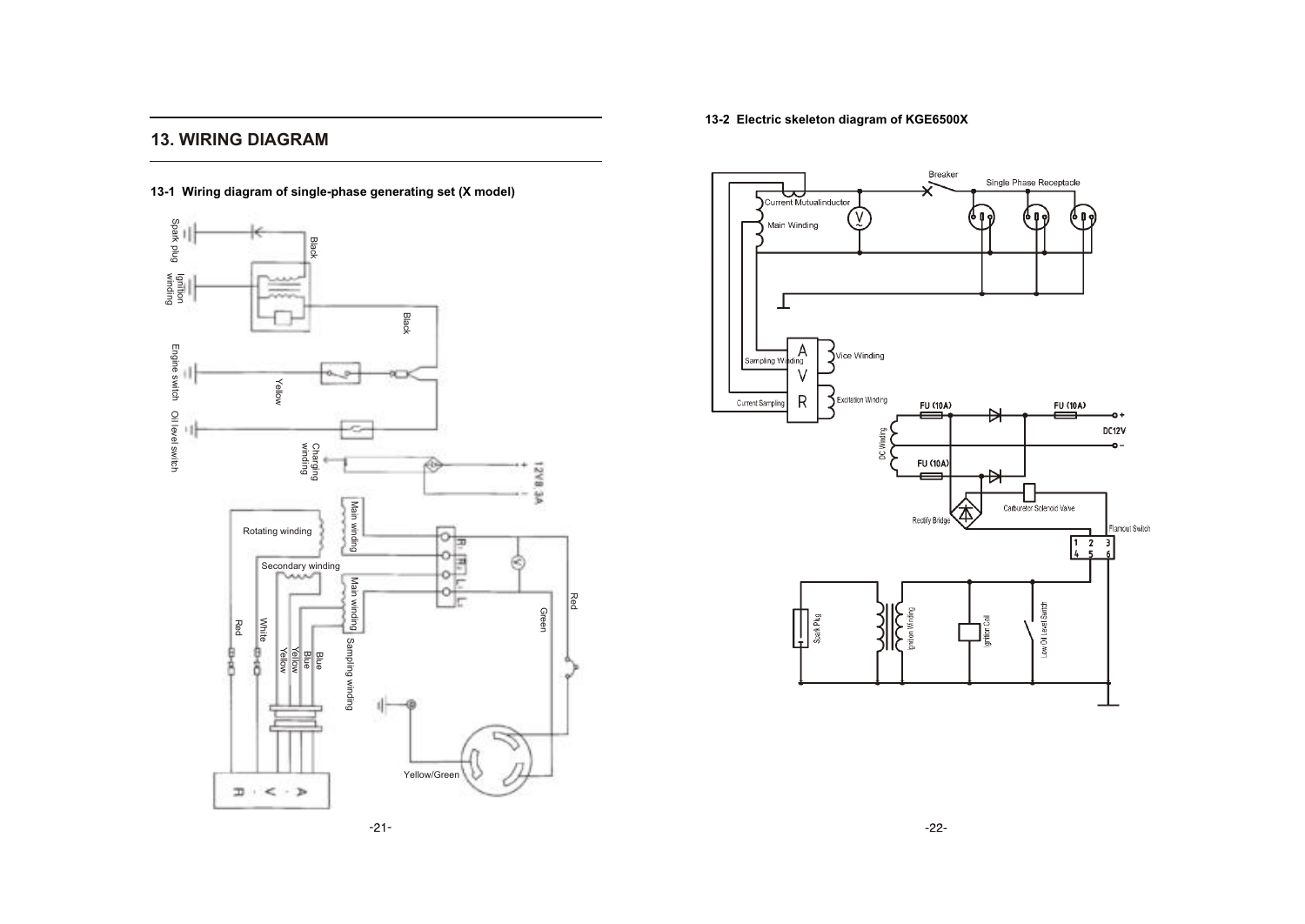#### **13-3 Electric skeleton diagram of KGE6500E**

#### Electric Starter Key ON-OFF Table Φ  $\circ$ ٥  $\Phi$ Q  $\Phi$  $\Phi$ OFF  $0 - 0$  $0 - 0$ ON  $0 - 0$ START  $\circ$  $\circ$   $\circ$



#### **13-4 Wiring skeleton diagram of KGE6500X3**

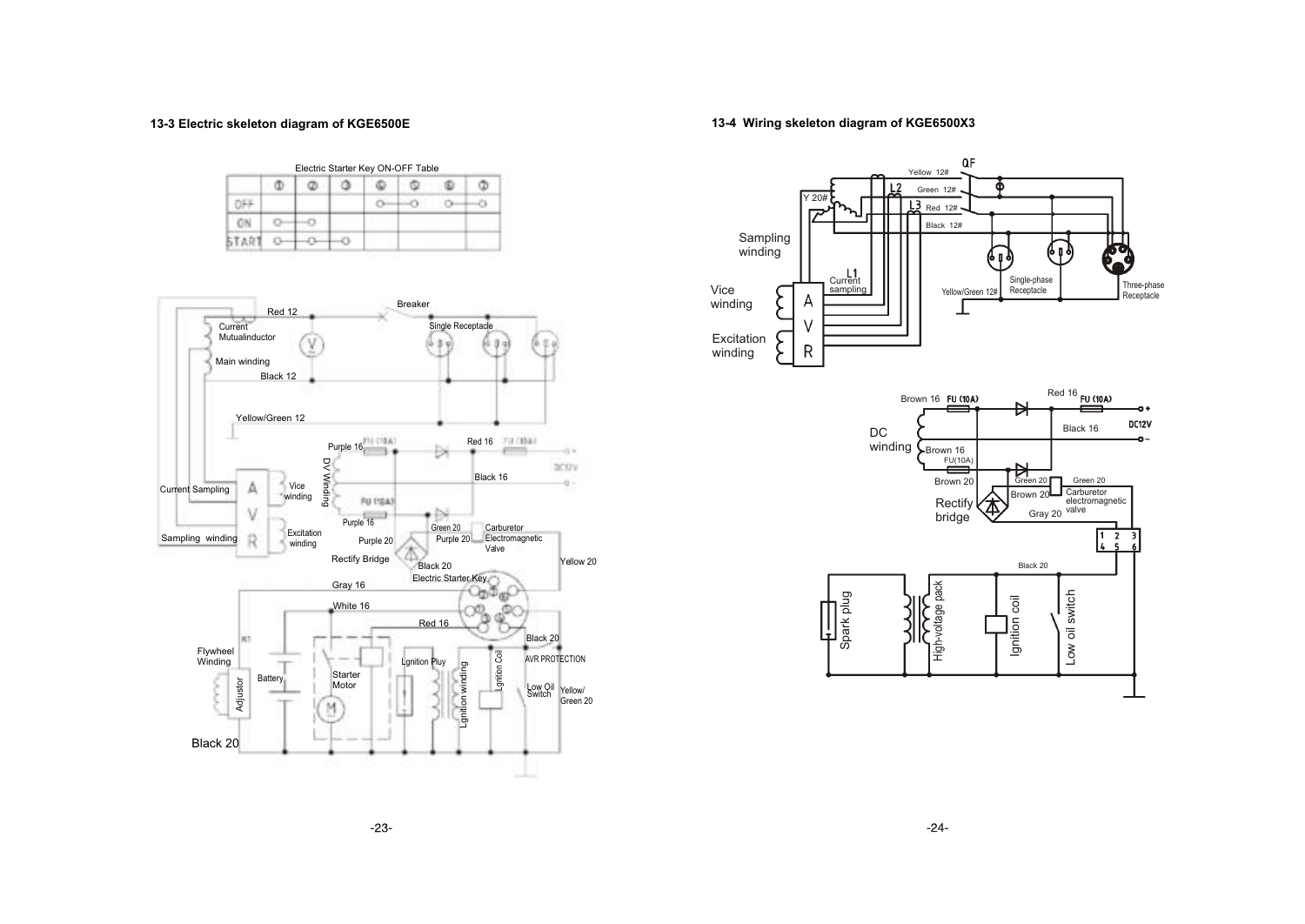#### **13-5 Electric skeleton diagram of KGE6500E3**





### **14. APPENDIX**

#### **1. The choice of the electric cable**

The choice of the electric cable depends on the allowable current of the cable and the distance between the load and the generator. And the cable section should be big enough.

If the current in the cable is bigger than the allowable current, it will become over hot and the cable will be burnt. If the cable is long and thin, the input voltage of the electric appliance will be not enough, causing that the generator doesn't start. In the following formula, you can calculate the value of the potential "e".

Potential (v) = 
$$
\frac{1}{58} \times \frac{\text{Length}}{\text{Section area}} \times \text{Current (A)} \times \sqrt{3}
$$

The relations among of the allowable current, and length, section of the Insulating cable (single core, multi-core) are as follow:

(Presume that the use voltage is 220V and the potential is below 10V.

section  $mm<sup>2</sup>$ The application of the single-core insulating cable

| Length<br>beneath<br>Current | 50 <sub>m</sub> | 75m | 100m | 125 | 150 | 200 |
|------------------------------|-----------------|-----|------|-----|-----|-----|
| 50A                          | 8               | 14  | 22   | 22  | 30  | 38  |
| 100A                         | 22              | 30  | 38   | 50  | 50  | 60  |
| 200A                         | 60              | 60  | 60   | 80  | 100 | 125 |
| 300A                         | 100             | 100 | 100  | 125 | 150 | 200 |

The application of the multi-core insulating cable

section  $mm<sup>2</sup>$ 

| Length<br>beneath<br>Current | 50 <sub>m</sub> | 75 <sub>m</sub> | 100m        | 125         | 150         | 200           |
|------------------------------|-----------------|-----------------|-------------|-------------|-------------|---------------|
| 50A                          | 14              | 14              | 22          | 22          | 30          | 38            |
| 100A                         | 38              | 38              | 38          | 50          | 50          | 60            |
| 200A                         | $38\times2$     | $38\times2$     | $38\times2$ | $50\times2$ | $50\times2$ | $50\times2$   |
| 300A                         | $60\times2$     | $60\times2$     | $60\times2$ | $60\times2$ | $80\times2$ | $100\times 2$ |